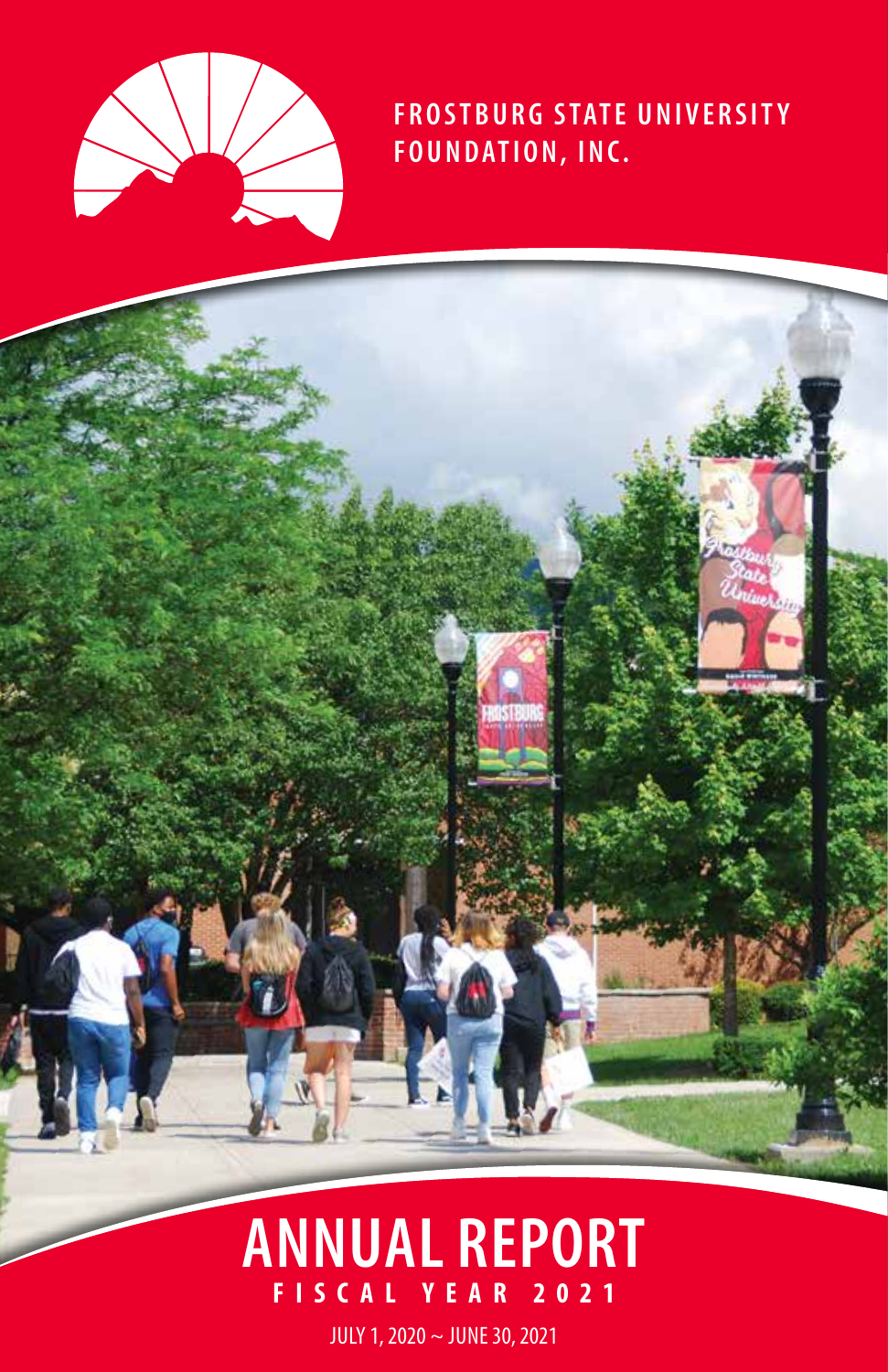1

# **Gifts to the University**

In fiscal year 2021, the Foundation received financial commitments of more than \$3.04 million to support Frostburg State University. This steep increase can partially be attributed to emerging from the global pandemic and business returning to a more normal pace. Additionally, the Foundation realized bequests of \$673,231, and sustaining support from FSU's many constituents continues.

FSU alumni contributed almost a third of total support, while friends of the University provided about half. Outright gifts and pledges each made up about a third of giving.

Support for the Annual Fund surpassed \$106,000. Unrestricted gifts to the Annual Fund are the primary way for alumni and friends to help students achieve academic excellence through enriching experiences that will lead to their professional success. Through the Foundation Opportunity Grant program, which is mostly funded by giving to the Annual Fund, students benefit from research and travel opportunities, on-campus cultural programming and the most up-to-date learning tools for their fields. Opportunity Grants also support faculty and staff in their professional growth and development as they enhance FSU's reputation for quality teaching and academic rigor.





**GIFTS BY TYPE** TOTAL \$3,043,693

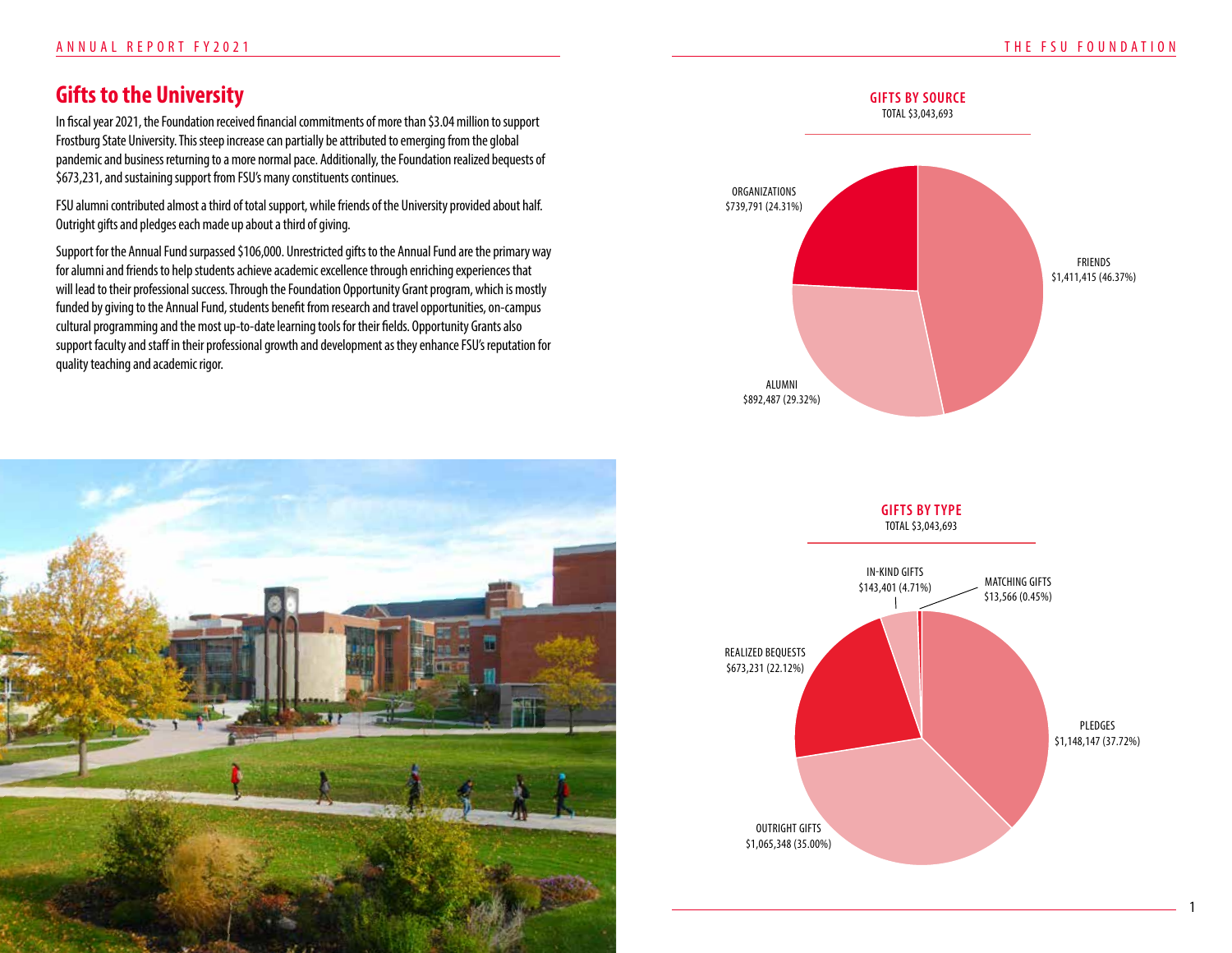### **Independent Auditors' Report**

We have audited the accompanying financial statements of the Frostburg State University Foundation, Inc. (a nonprofit organization), which comprise the statements of financial position as of June 30, 2021, and 2020, and the related statements of activities and changes in net assets, functional expenses, and cash flows for the years then ended, and the related notes to the financial statements.

### **Management's Responsibility for the Financial Statements**

Management is responsible for the preparation and fair presentation of these financial statements in accordance with accounting principles generally accepted in the United States of America; this includes the design, implementation, and maintenance of internal control relevant to the preparation and fair presentation of financial statements that are free from material misstatement, whether due to fraud or error.

### **Auditor's Responsibility**

Our responsibility is to express an opinion on these financial statements based on our audits. We conducted our audits in accordance with auditing standards generally accepted in the United States of America. Those standards require that we plan and perform the audits to obtain reasonable assurance about whether the financial statements are free from material misstatement.

An audit involves performing procedures to obtain audit evidence about the amounts and disclosures in the financial statements. The procedures selected depend on the auditor's judgment, including the assessment of the risks of material misstatement of the financial statements, whether due to fraud or error. In making those risk assessments, the auditor considers internal control relevant to the entity's preparation and fair presentation of the financial statements in order to design audit procedures that are appropriate in the circumstances, but not for the purpose of expressing an opinion on the effectiveness of the entity's internal control. Accordingly, we express no such opinion. An audit also includes evaluating the appropriateness of accounting policies used and the reasonableness of significant accounting estimates made by management, as well as evaluating the overall presentation of the financial statements.

We believe that the audit evidence we have obtained is sufficient and appropriate to provide a basis for our audit opinion.

### **Opinion**

In our opinion, the financial statements referred to above present fairly, in all material respects, the financial position of the Frostburg State University Foundation, Inc., as of June 30, 2021, and 2020, and the changes in its net assets and its cash flows for the years then ended in accordance with accounting principles generally accepted in the United States of America.

### **Report on Supplementary Information**

Our audits were conducted for the purpose of forming opinions on the financial statements as a whole. The Schedules of Revenues by Services, Reimbursed Expenses to Frostburg State University Faculty or Staff, Fees Paid to Frostburg State University Faculty or Staff, and Schedule of Transfer to Frostburg State University on pages 27-30 are presented for purposes of additional analysis and are not a required part of the financial statements. Such information is the responsibility of management and was derived from and

relates directly to the underlying accounting and other records used to prepare the financial statements. The information has been subjected to the auditing procedures applied in the audit of the financial statements and certain additional procedures, including comparing and reconciling such information directly to the underlying accounting and other records used to prepare the financial statements or to the financial statements themselves, and other additional procedures in accordance with auditing standards generally accepted in the United States of America. In our opinion, the information is fairly stated in all material respects in relation to the financial statements as a whole.

#### **Turnbull, Hoover and Kahl, P.A.**

Oakland, Maryland September 28, 2021

# **Management's Financial Responsibility**

The management of the FSU Foundation, Inc., assumes responsibility for the fair presentation of the financial statements, prepared in accordance with generally accepted accounting principles in the United States, and has the full responsibility for the statements' integrity and accuracy.

The executive director, the director of Administration and Finance and the Board of Directors maintain a strong ethical climate, and we properly account for funds we hold and administer on behalf of our donors. We believe our internal controls provide reasonable assurances as to the integrity and the accuracy of those financial statements and other activities performed.

We recognize our fiduciary responsibility for the oversight of funds, contributed by donors for the benefit of Frostburg State University.

No events have occurred subsequent to the statement of the financial position, June 30, 2021, that would require adjustment to or disclosure in the financial statements.

JA T. P21, P

**John T. Short, Jr.** *Executive Director, FSU Foundation*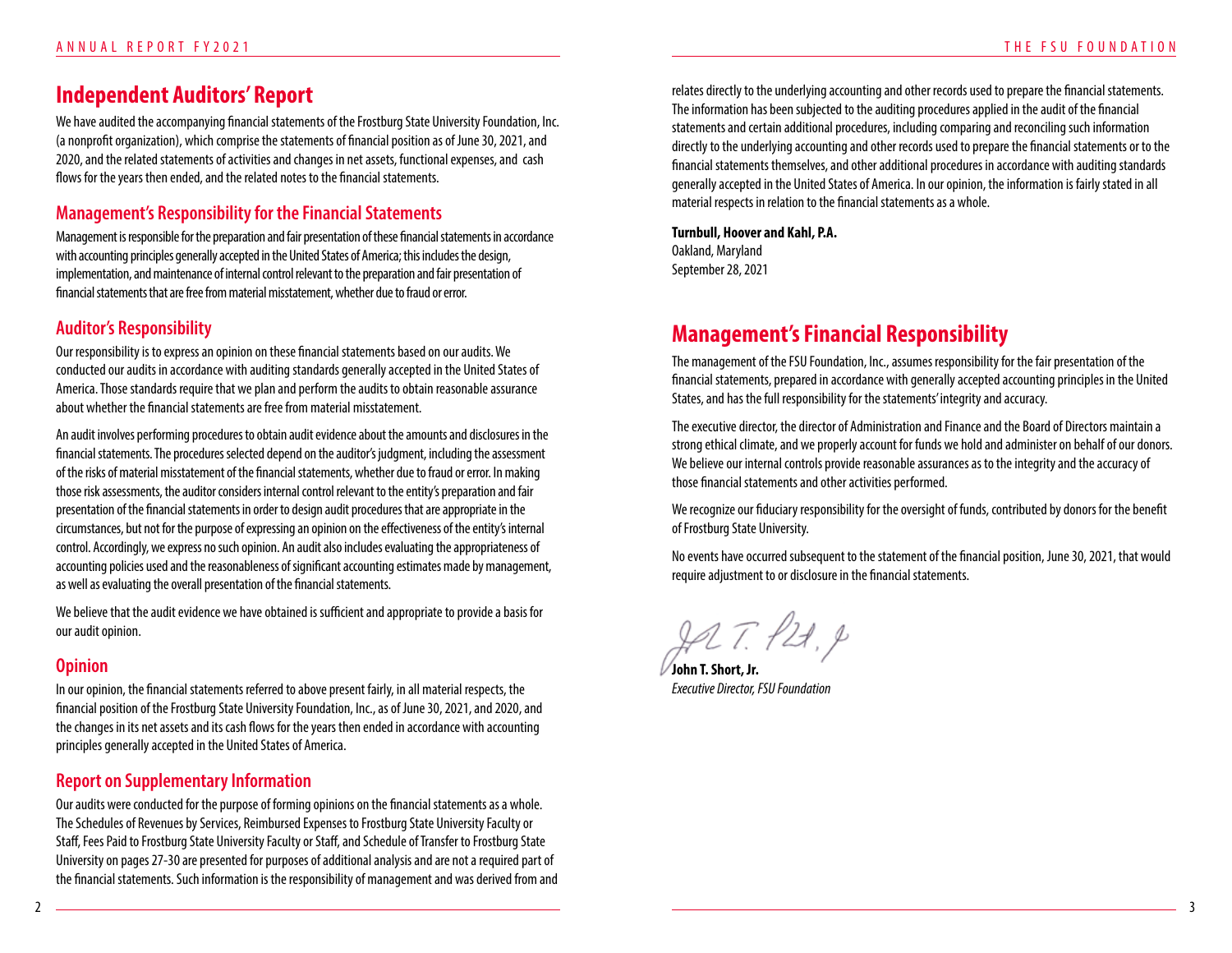# **FSUF Non-Endowed Fund**

As of June 30, 2021, Wilmington Trust had \$1.35 million under management with an annual market value increase of 23.01 percent. The remainder of the \$6.2 million in non-endowed assets is invested with the University System of Maryland Foundation in quasi-endowments, deposited into accounts or in certificates of deposit at Truist Bank, ACT 1st Federal Credit Union, First Peoples Community Federal Credit Union, First United Bank & Trust, and Somerset Trust Company.

These assets are comprised of 493 separate funds academic and administrative departments, alumni programs, special projects, pass-through scholarships, and the operating fund.

### **Purpose of the Endowment**

Since 1978, the University System of Maryland Foundation has managed and administered funds for the benefit of institutions and foundations affiliated with the University System of Maryland as well as six Maryland community college foundations. Our investment objective is to generate returns sufficient to meet spending requirements while preserving the purchasing power of the Endowment over time. The Endowment pool is made up of several thousand individual Endowment funds which support scholarships, research, faculty, academic programs, and various special initiatives.

# **Investment Strategy**

Our portfolio positioning is premised on risk tolerances and return objectives of a traditional university endowment. Central to this concept is the idea that capital is not immediately needed; therefore, a moderate portion of our portfolio is invested in opportunities that materialize over longer timeframes. By locking up our capital, we aim to capture an extra risk premium, known as the illiquidity premium. This premium is expected to enhance the portfolio's return, while also reducing its longer-term risk profile. To balance the portfolio's need for current income, we invest a material amount of capital in shorter duration, liquid investments. Approximately 55% of our investments can be converted to cash within less than one year, with a portion of these assets being exchange-listed and traded.

Endowment funds are invested with a long-term perspective, and performance of the portfolio is assessed over varied market cycles. These cycles can persist over several years, irrespective of the conclusion of a calendar or fiscal year. We purposely design our portfolio for long-term diversification among factors such as geographic, strategy, sector, liquidity, and instrument or investment vehicle type. While equity risk is a large component of our asset allocation, the portfolio is not designed to match U.S. equity market performance. Rather, the portfolio is constructed to provide less volatile year-over-year returns, capturing upside market potential and growth while protecting funds from downside losses.

– *USM Foundation*

### **Endowment Summary Performance**

| As of June 30, 2021          | 1-year | 3-year | 5-year |
|------------------------------|--------|--------|--------|
| <b>USMF Endowment</b>        | 27.2%  | 11.1%  | 11.0%  |
| Comparisons                  |        |        |        |
| <b>Policy Benchmark</b>      | 23.0%  | 8.9%   | 8.8%   |
| 60%/40% Strategy<br>(Global) | 23.6%  | 10.7%  | 9.8%   |

### **Asset Allocation**

|                            | MV \$ millions | % of total | Target Range |
|----------------------------|----------------|------------|--------------|
| Safe Assets                | \$68.7         | $3.6\%$    | $0\% - 25\%$ |
| <b>Public Risk Assets</b>  | \$970.4        | 50.2%      | 25% - 75%    |
| Intermediate Assets        | \$265.1        | 13.8%      | $5\% - 25\%$ |
| <b>Private Risk Assets</b> | \$618.1        | 32.2%      | 10% - 75%    |
|                            |                |            |              |

**Total USMF Endowment Pool = over \$1.9 billion**



#### **BALANCE OF FSUF INVESTMENTS HELD BY USMF**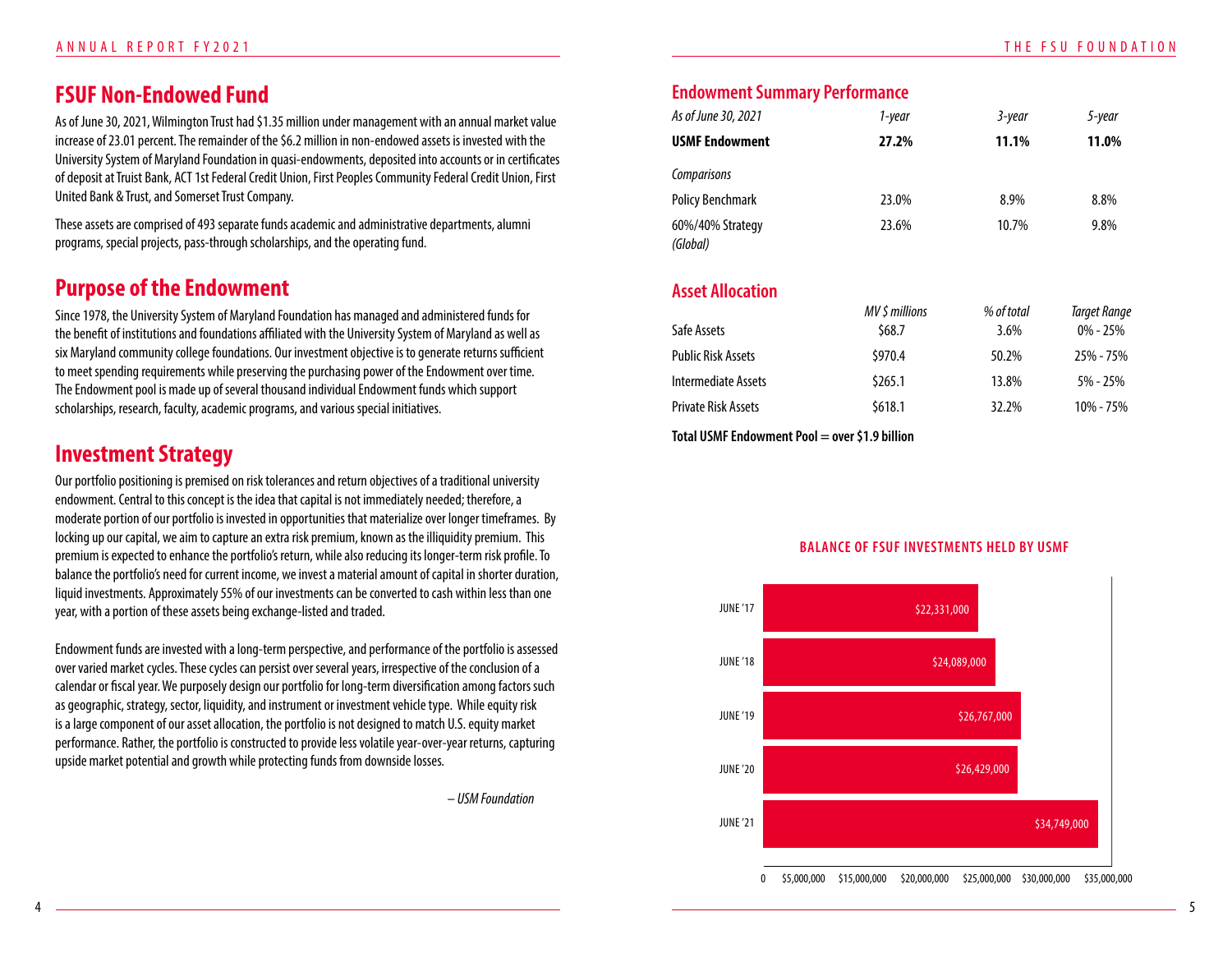# **Revenues and Expenses**

- The Foundation provided approximately \$1.83 million in total support of Frostburg State University this year.
	- Of the total support, scholarships and other student aid totaled just under \$1 million.
		- 974 scholarships were awarded to 539 students totaling \$933,000. That is double the total awarded just seven years ago.
- Overall expenditures decreased by about 15 percent. This is in large part due to the pandemic that curtailed our typical event and travel expenditures.
- Investment income yielded a record breaking \$7.2 million this year as compared to just \$200,000 in fiscal year 2020.
- Contributions were more than double from last year, totaling \$3.36 million.
	- Almost a quarter of this was from bequest payments. Not reflected in the revenues is an additional \$5.81 million conditionally promised from donors who have informed us the Foundation is in their estate plan. For more information on creating your legacy for the benefit of Frostburg State University, visit **http://fsuflegacy.org/**.





**REVENUES** TOTAL \$10,825,816

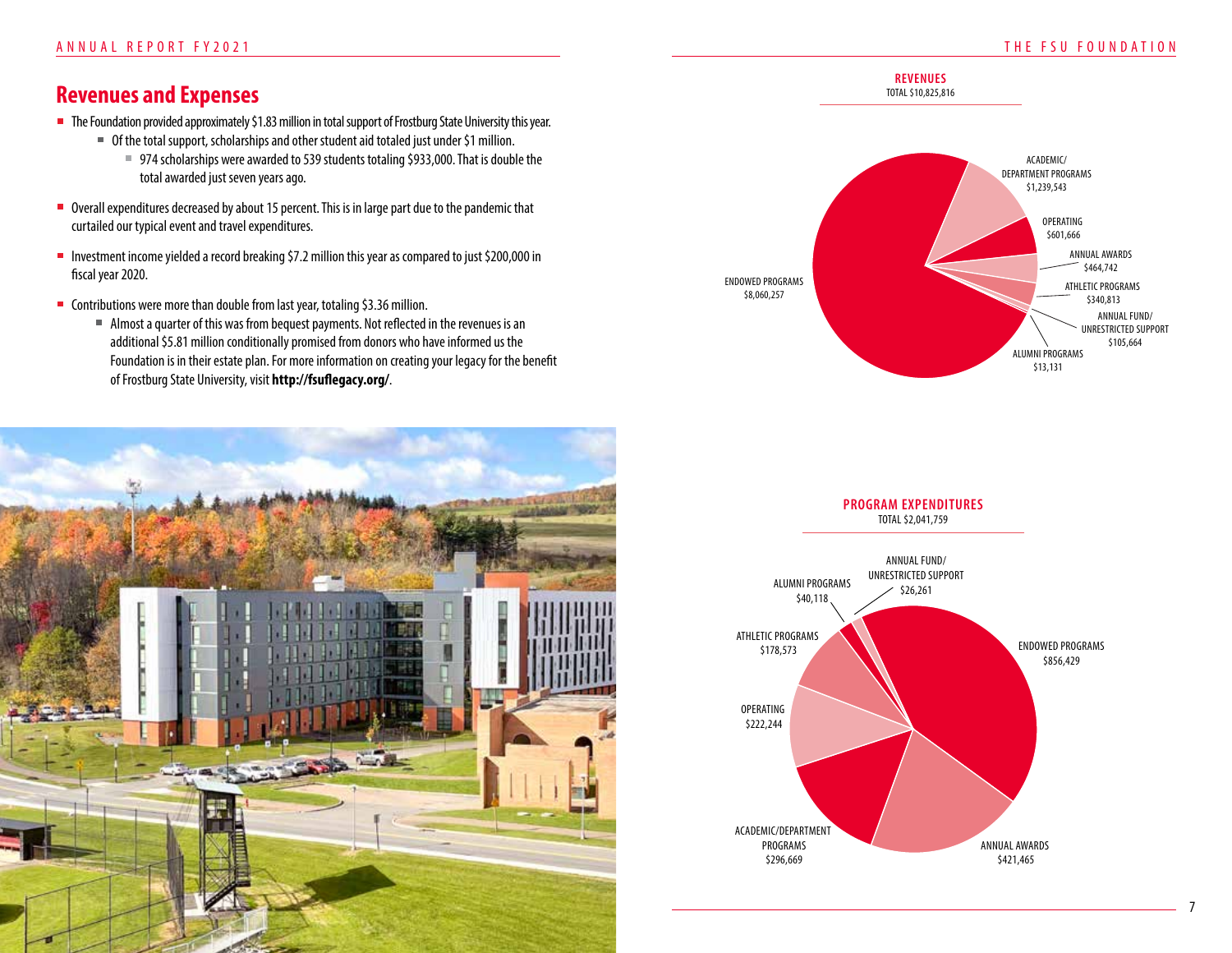# **Scholarships/Student Aid Support**

In fiscal year 2021, generous donors provided new commitments of more than \$1.38 million in scholarships and financial aid support to Frostburg State University's students. Of students enrolled at FSU, 72.5 percent receive some type of financial aid. Gifts supporting scholarships are critical to attracting and retaining the best students.



# **Alumni Giving**

FSU's alumni participation rate has been hovering around 5 percent for many years, even as our number of alumni continues to increase. Unfortunately, the fiscal year 2020 rate fell below four percent for the first time in over 10 years. It recovered slightly this year but remains just below four percent. Alumni participation is a factor in nationwide rankings such as those published by *U.S. News and World Report.* Parents and students consider these rankings when making enrollment decisions, so we are determined to increase the participation rate to pre-pandemic levels.

In fiscal year 2021, graduates from the 1980s, 1950s, and 1970s contributed the most. Graduates from the 1960s also provided a nice boost in giving.



#### **ALUMNI GIVING BY DECADE**

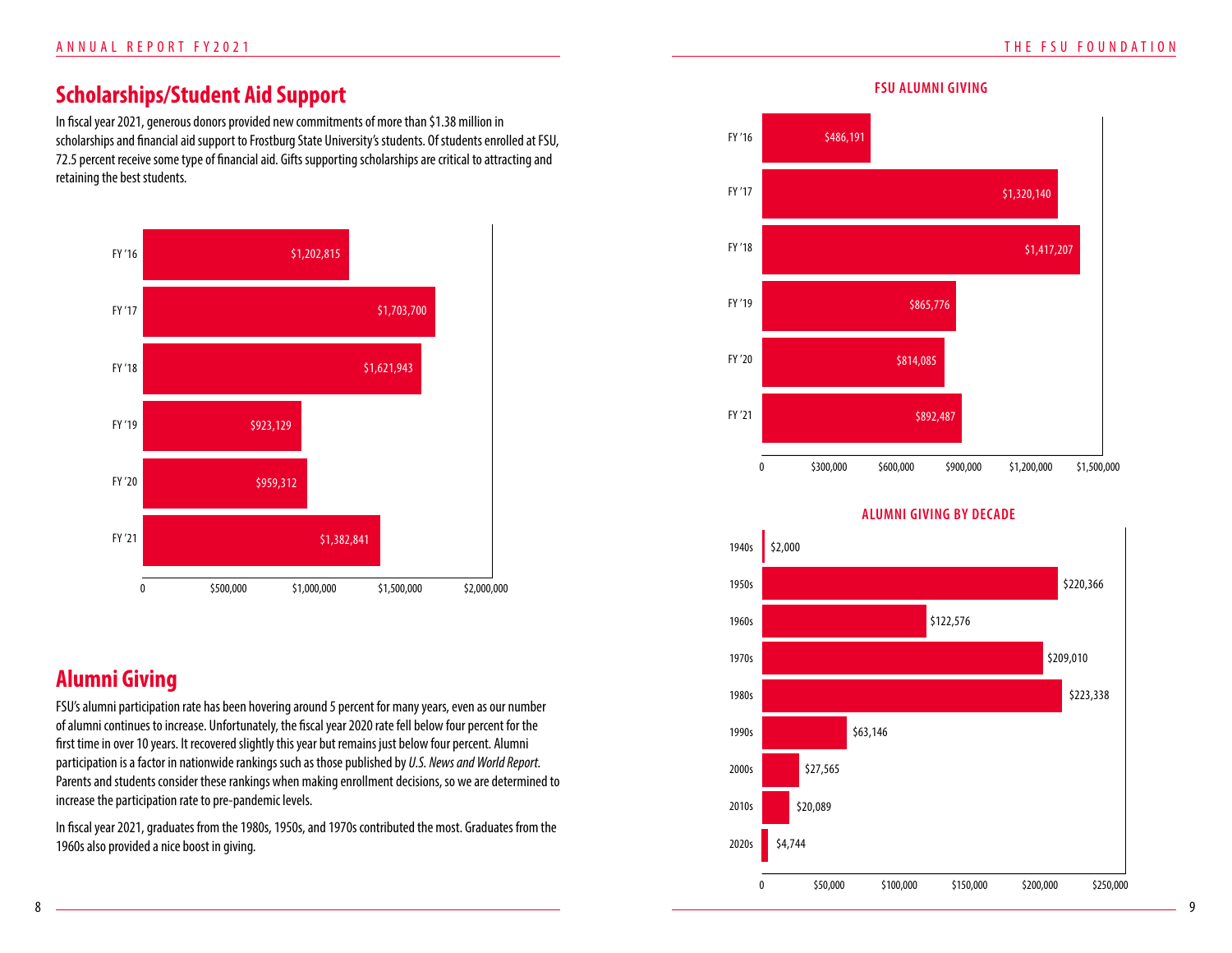# **Double the Donation**

A matching gift from a donor's company can increase the charitable gift to the FSU Foundation. If a company has such a program, a donor can request a matching gift form from the employer or login to their online portal. Most companies match dollar for dollar. Some will even double- or triple-match donors' gifts. FSU will verify the completed form and return it to the company, which will then issue a matching gift to FSU.

Each company has its own guidelines for employees, spouses, retirees and widows/widowers. To find out if an employer has a matching gift program, visit **www.frostburg.edu/match**.

# **Planned Gifts**

Planned, or estate, gifts are established after careful financial planning and are designed to leverage one's philanthropic motivations within the parameters of the tax law. Planned gifts include gifts by will or revocable trust, life insurance policies, charitable remainder or annuity, charitable lead trusts, and gifts of retirement plan benefits. Additionally, charitable gift annuities provide life-income and significant tax savings, and are best suited for donors age 60 and older.

The Foundation staff has considerable expertise in these areas, as do colleagues at the University System of Maryland Foundation office. Donors who make gifts to ensure the future of Frostburg State University through planned giving are welcomed as members of the Old Main Society.

For more details, visit **www.frostburg.edu/plannedgiving**.



# **Easy Giving**

Easy-giving options include monthly recurring electronic fund transfers, one-time and recurring credit card transactions, and online giving. Electronic stock gifts and IRA qualified charitable distributions are also accepted. Recurring gifts can be established at **www.frostburg.edu/waystogive**, or call the Foundation office at 301.687.4068 for details.

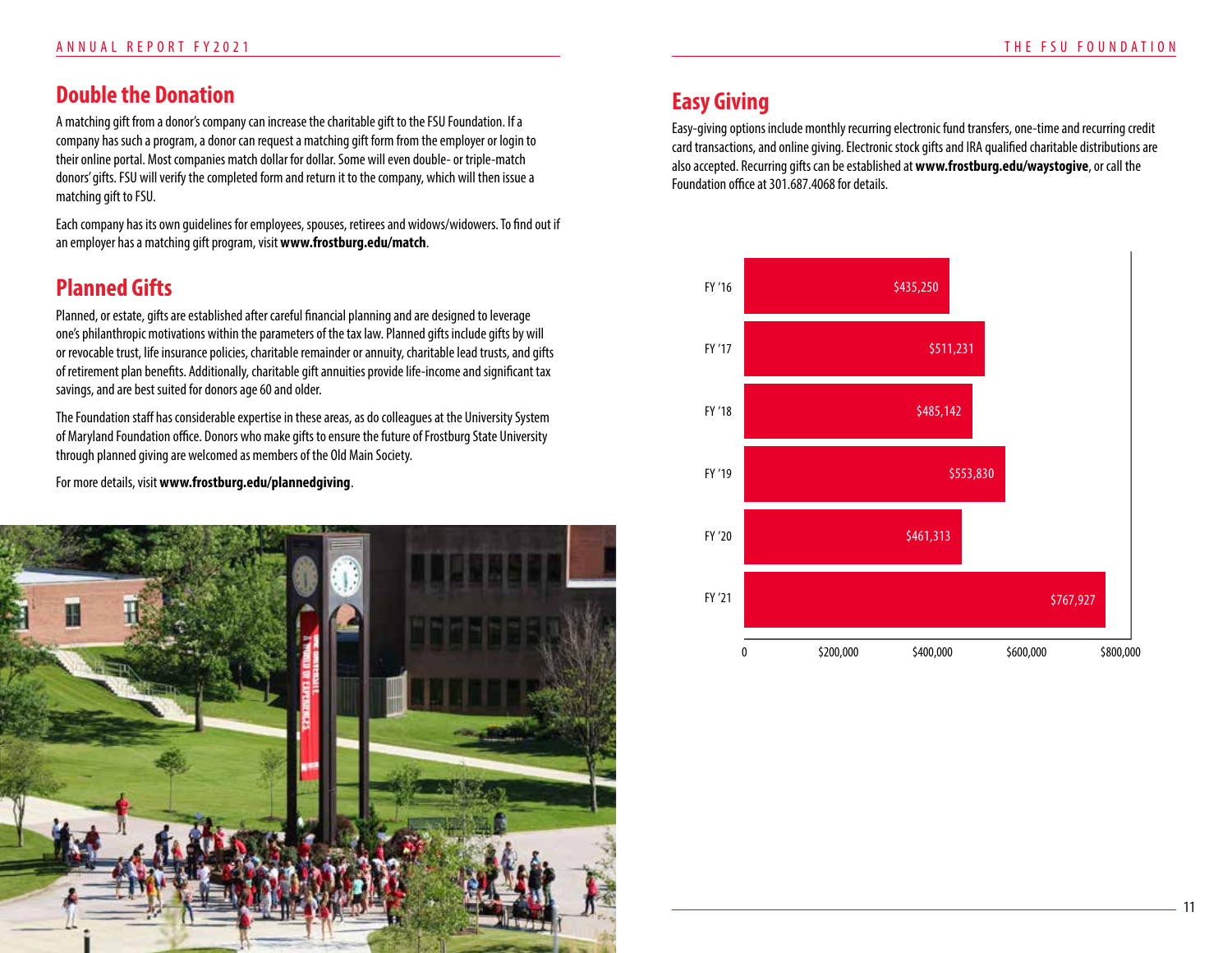### **Board of Directors 2020-2021**

### **Executive Committee**

**President** Mrs. Sandra D. Adams '86

**Vice President** Mr. Patrick Friel '88

**Secretary** Mrs. Elizabeth A. Rhodes '86

**Treasurer** Mr. Joseph P. George M'82

**Assistant Treasurer** Mr. Gregory H. Getty

**Immediate Past-President** Mr. Kenneth A. Oldham, Jr. '98

#### **At Large**

Mrs. Gladys W. Faherty '55 Mr. Joseph W. Lambert '79 Jessica L. Masser, D.O. '01

### **Ex-Officio**

**Executive Director** John T. Short, Jr., J.D.

**FSU President** Ronald H. Nowaczyk, Ph.D.

**Alumni Association President** Mr. Jason E. VanSickle '98

**Chair of the Faculty** Dr. Benjamin N. Norris '04

**Student Gov. Assoc. President** Mr. Noah J. DeMichele

### **Directors**

Mr. Stephen Beauregard '87 Mary C. Biscoe-Hall, Esq. '12 Ms. Maureen T. Brewer '88 /M'90 Mr. Melvin W. Carr, III '93 Mr. Quincy M. Crawford '65 Colonel Ronald G. Forrester '67 Mr. J. Matthew Gilmore '99 Mrs. Timi M. Hadra '99 Mrs. Robyn Hager-Sine '76 Mr. Royal V. Hines '94 J. Laron Locke, M.D. '82 Mr. Alfred E. Martin '75 Ms. Estelle M. Martin '77 Mr. Larry McKenzie '94 /M'01 Jason A. Sweitzer, CFP Mr. Russell W. Younkers '68 Mr. Anthony P. Zook '82

### **Emeriti**

Mr. Kenneth K. Kennedy '72 Mrs. Phyllis S. MacVeigh

### **Foundation Staff**

**Director of Admin. & Finance** Ms. Janelle A.W. Moffett

**Accounting Associate** Mrs. JoLecia L. Crowe '94